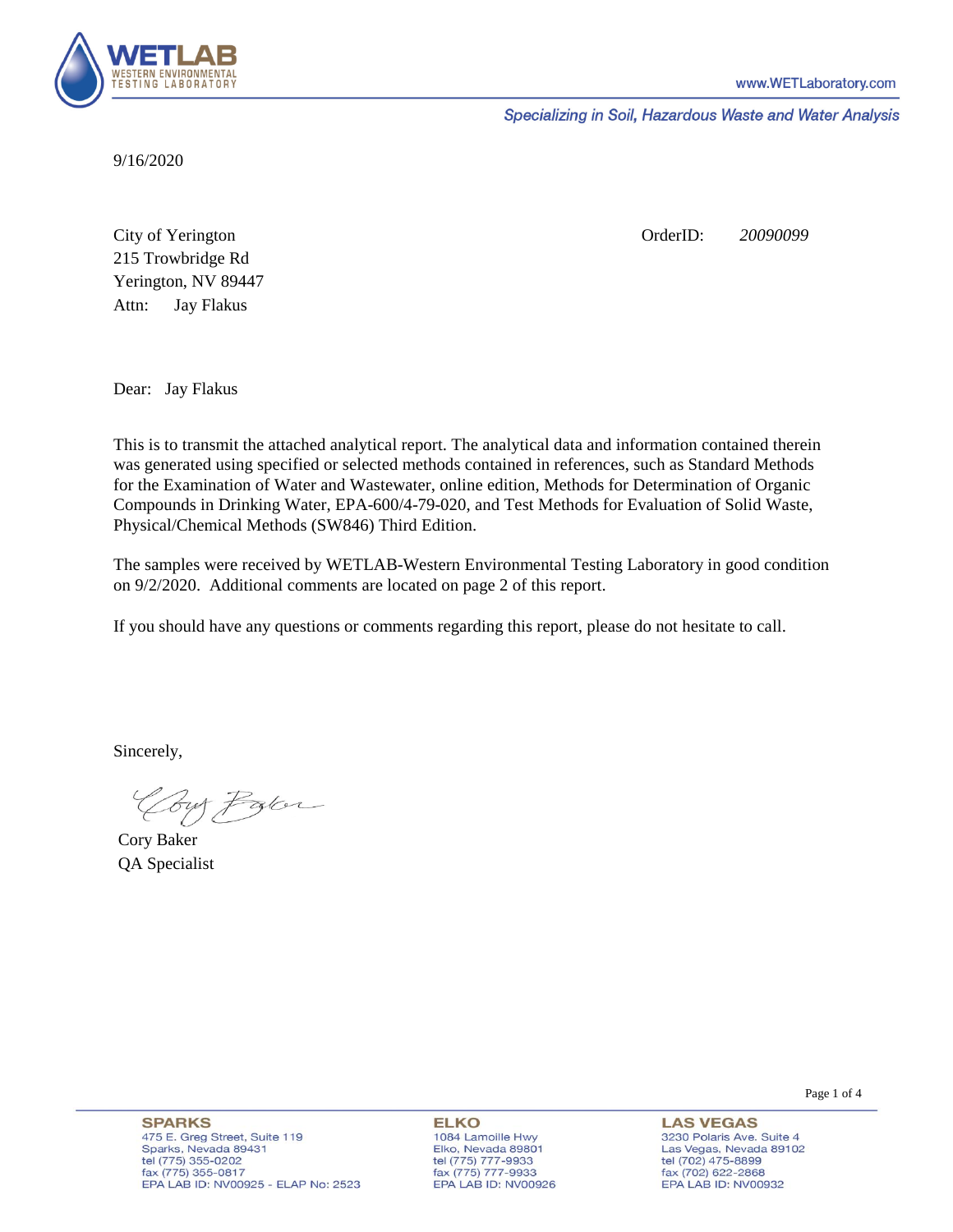### *City of Yerington - 20090099*

### **Specific Report Comments**

None

| <b>Report Legend</b> |        |                                                                                                                                                                                                                           |
|----------------------|--------|---------------------------------------------------------------------------------------------------------------------------------------------------------------------------------------------------------------------------|
| B                    |        | -- Blank contamination; Analyte detected above the method reporting limit in an associated blank                                                                                                                          |
| D                    | $\sim$ | Due to the sample matrix dilution was required in order to properly detect and report the analyte. The reporting limit has<br>been adjusted accordingly.                                                                  |
| HT                   |        | Sample analyzed beyond the accepted holding time                                                                                                                                                                          |
| J                    |        | The reported value is between the laboratory method detection limit and the laboratory practical quantitation limit. The<br>reported result should be considered an estimate.                                             |
| K                    |        | The TPH Diesel Concentration reported here likely includes some heavier TPH Oil hydrocarbons reported in the TPH<br>Diesel range as per EPA 8015.                                                                         |
| L                    |        | The TPH Oil Concentration reported here likely includes some lighter TPH Diesel hydrocarbons reported in the TPH Oil<br>range as per EPA 8015.                                                                            |
| M                    |        | The matrix spike/matrix spike duplicate (MS/MSD) values for the analysis of this parameter were outside acceptance<br>criteria due to probable matrix interference. The reported result should be considered an estimate. |
| N                    |        | There was insufficient sample available to perform a spike and/or duplicate on this analytical batch.                                                                                                                     |
| NC                   |        | Not calculated due to matrix interference                                                                                                                                                                                 |
| QD                   | ۰.     | The sample duplicate or matrix spike duplicate analysis demonstrated sample imprecision. The reported result should be<br>considered an estimate.                                                                         |
| QL                   |        | The result for the laboratory control sample (LCS) was outside WETLAB acceptance criteria and reanalysis was not<br>possible. The reported data should be considered an estimate.                                         |
| S                    |        | Surrogate recovery was outside of laboratory acceptance limits due to matrix interference. The associated blank and LCS<br>surrogate recovery was within acceptance limits                                                |
| SC                   |        | Spike recovery not calculated. Sample concentration $>4X$ the spike amount; therefore, the spike could not be adequately<br>recovered                                                                                     |
| U                    |        | The analyte was analyzed for, but was not detected above the level of the reported sample reporting/quantitation limit. The<br>reported result should be considered an estimate.                                          |
| 0.111.0.011          |        |                                                                                                                                                                                                                           |

#### **General Lab Comments**

Per method recommendation (section 4.4), Samples analyzed by methods EPA 300.0 and EPA 300.1 have been filtered prior to analysis.

The following is an interpretation of the results from EPA method 9223B:

A result of zero (0) indicates absence for both coliform and Escherichia coli meaning the water meets the microbiological requirements of the U.S. EPA Safe Drinking Water Act (SDWA). A result of one (1) for either test indicates presence and the water does not meet the SDWA requirements. Waters with positive tests should be disinfected by a certified water treatment operator and retested.

Per federal regulation the holding time for the following parameters in aqueous/water samples is 15 minutes: Residual Chlorine, pH, Dissolved Oxygen, Sulfite.

**ELKO** 1084 Lamoille Hwy Elko, Nevada 89801 tel (775) 777-9933<br>fax (775) 777-9933 EPA LAB ID: NV00926

**LAS VEGAS** 3230 Polaris Ave. Suite 4 Las Vegas, Nevada 89102 tel (702) 475-8899<br>fax (702) 622-2868 EPA LAB ID: NV00932

Page 2 of 4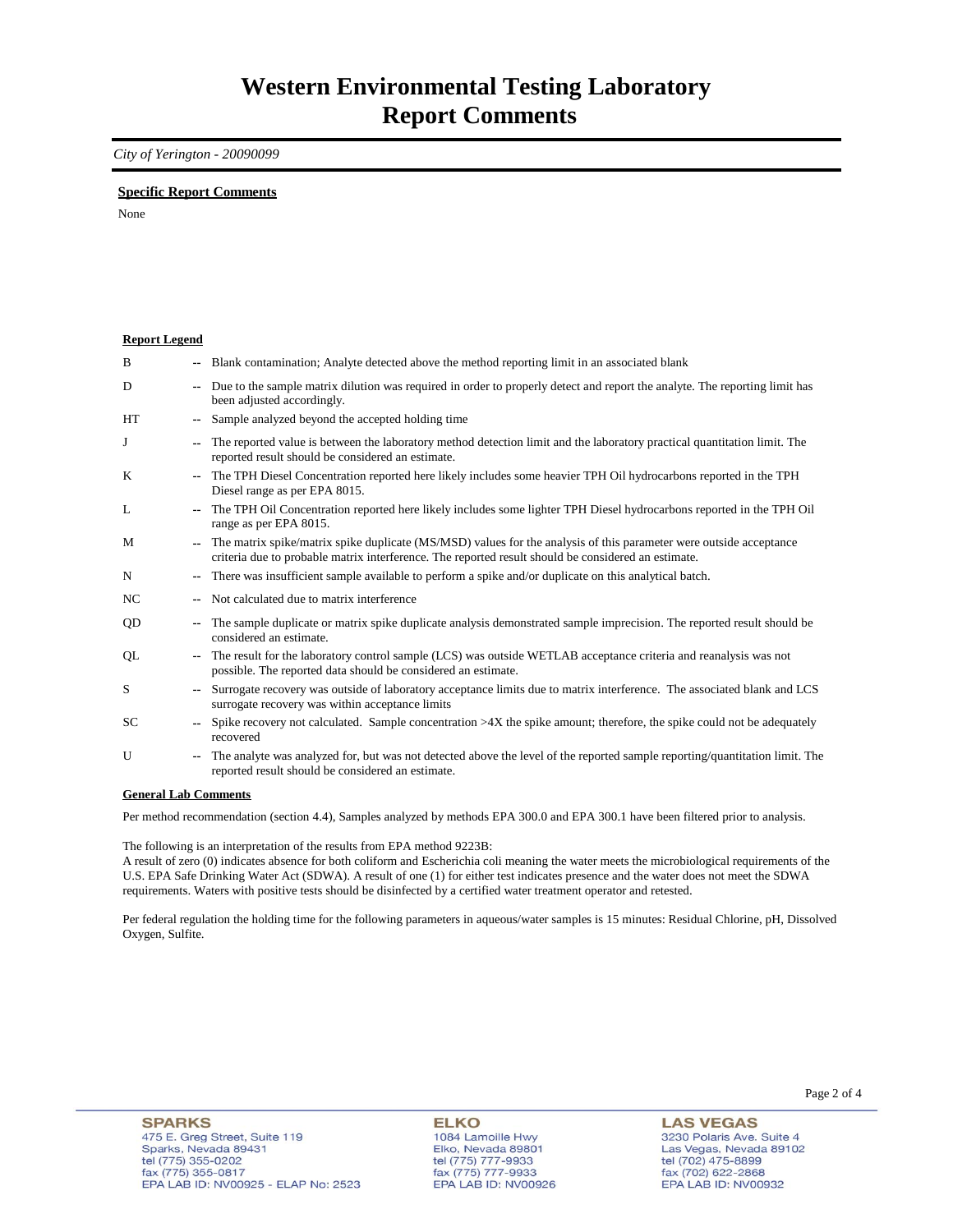# **Western Environmental Testing Laboratory Analytical Report**

| <b>City of Yerington</b>             |                      |                |       |    | <b>Date Printed:</b>                     | 9/16/2020 |       |
|--------------------------------------|----------------------|----------------|-------|----|------------------------------------------|-----------|-------|
| 215 Trowbridge Rd                    |                      |                |       |    | OrderID:                                 | 20090099  |       |
| Yerington, NV 89447                  |                      |                |       |    |                                          |           |       |
| <b>Attn:</b> Jay Flakus              |                      |                |       |    |                                          |           |       |
| <b>Phone:</b> $(775)$ 302-1155       | Fax:<br><b>NoFax</b> |                |       |    |                                          |           |       |
| LY-0255-C/OPEN<br><b>PO\Project:</b> |                      |                |       |    |                                          |           |       |
|                                      |                      |                |       |    |                                          |           |       |
| <b>Customer Sample ID:</b>           | W07: California Well |                |       |    | <b>Collect Date/Time:</b> 9/2/2020 10:35 |           |       |
| <b>WETLAB Sample ID:</b>             | 20090099-001         |                |       |    | <b>Receive Date:</b> 9/2/2020 13:32      |           |       |
| Analyte                              | Method               | <b>Results</b> | Units | DF | RL                                       | Analyzed  | LabID |
| <b>Anions by Ion Chromatography</b>  |                      |                |       |    |                                          |           |       |

*DF=Dilution Factor, RL = Reporting Limit (minimum 3X the MDL), ND = Not Detected <RL or <MDL (if listed)* Page 3 of 4

**SPARKS** 475 E. Greg Street, Suite 119 Sparks, Nevada 89431<br>tel (775) 355-0202<br>fax (775) 355-0817 EPA LAB ID: NV00925 - ELAP No: 2523 **ELKO** 1084 Lamoille Hwy Elko, Nevada 89801<br>tel (775) 777-9933<br>fax (775) 777-9933 EPA LAB ID: NV00926

**LAS VEGAS** 3230 Polaris Ave. Suite 4 Las Vegas, Nevada 89102<br>tel (702) 475-8899<br>fax (702) 622-2868<br>EPA LAB ID: NV00932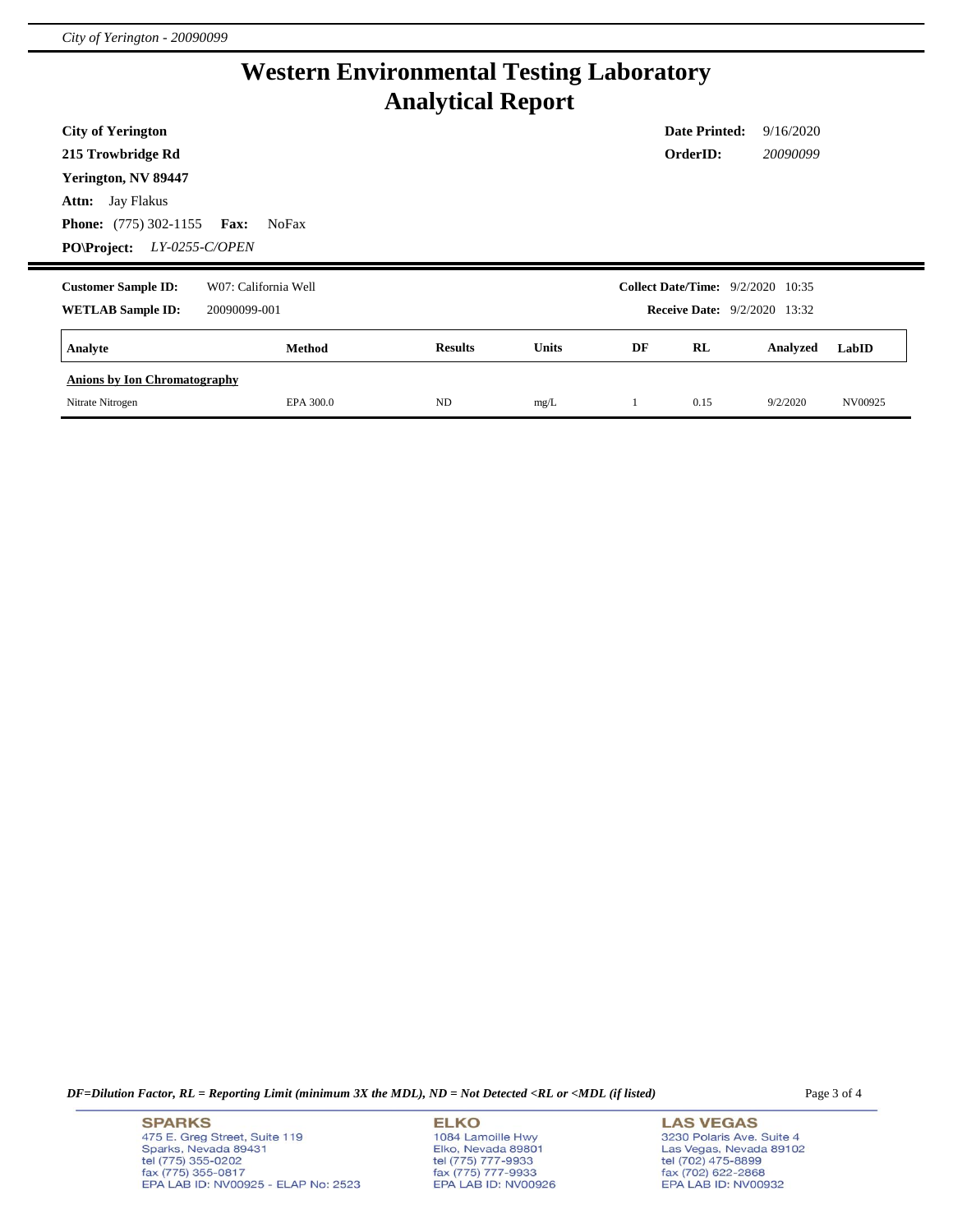# **Western Environmental Testing Laboratory QC Report**

| <b>OCBatchID</b>        | <b>QCType</b>    | <b>Parameter</b> |           | Method                        | <b>Result</b>                  | Actual              | $%$ Rec                     |                              | <b>Units</b> |            |                 |                |
|-------------------------|------------------|------------------|-----------|-------------------------------|--------------------------------|---------------------|-----------------------------|------------------------------|--------------|------------|-----------------|----------------|
| QC20090116              | Blank 1          | Nitrate Nitrogen |           | EPA 300.0                     | ND                             |                     |                             |                              | mg/L         |            |                 |                |
| <b>OCBatchID</b>        | <b>QCType</b>    | <b>Parameter</b> |           | Method                        | <b>Result</b>                  | Actual              | $%$ Rec                     |                              | <b>Units</b> |            |                 |                |
| QC20090116              | LCS <sub>1</sub> | Nitrate Nitrogen |           | EPA 300.0                     | 2.01                           | 2.00                | 101                         |                              | mg/L         |            |                 |                |
| <b>QCBatchID QCType</b> |                  | <b>Parameter</b> | Method    | <b>Spike</b><br><b>Sample</b> | <b>Sample</b><br><b>Result</b> | MS<br><b>Result</b> | <b>MSD</b><br><b>Result</b> | <b>Spike</b><br><b>Value</b> | <b>Units</b> | MS<br>%Rec | MSD<br>$%Rec$ % | <b>RPD</b>     |
| QC20090116 MS 1         |                  | Nitrate Nitrogen | EPA 300.0 | 20090061-008                  | ND                             | 2.08                | 2.12                        | $\sim$                       | mg/L         | 104        | 106             | $\overline{2}$ |

*DF=Dilution Factor, RL = Reporting Limit (minimum 3X the MDL), ND = Not Detected <RL or <MDL (if listed)* Page 4 of 4

**SPARKS** 475 E. Greg Street, Suite 119 Sparks, Nevada 89431<br>tel (775) 355-0202<br>fax (775) 355-0817 EPA LAB ID: NV00925 - ELAP No: 2523 **ELKO** 1084 Lamoille Hwy Elko, Nevada 89801<br>tel (775) 777-9933<br>fax (775) 777-9933 EPA LAB ID: NV00926

**LAS VEGAS** 3230 Polaris Ave. Suite 4 Las Vegas, Nevada 89102<br>tel (702) 475-8899<br>fax (702) 622-2868<br>EPA LAB ID: NV00932